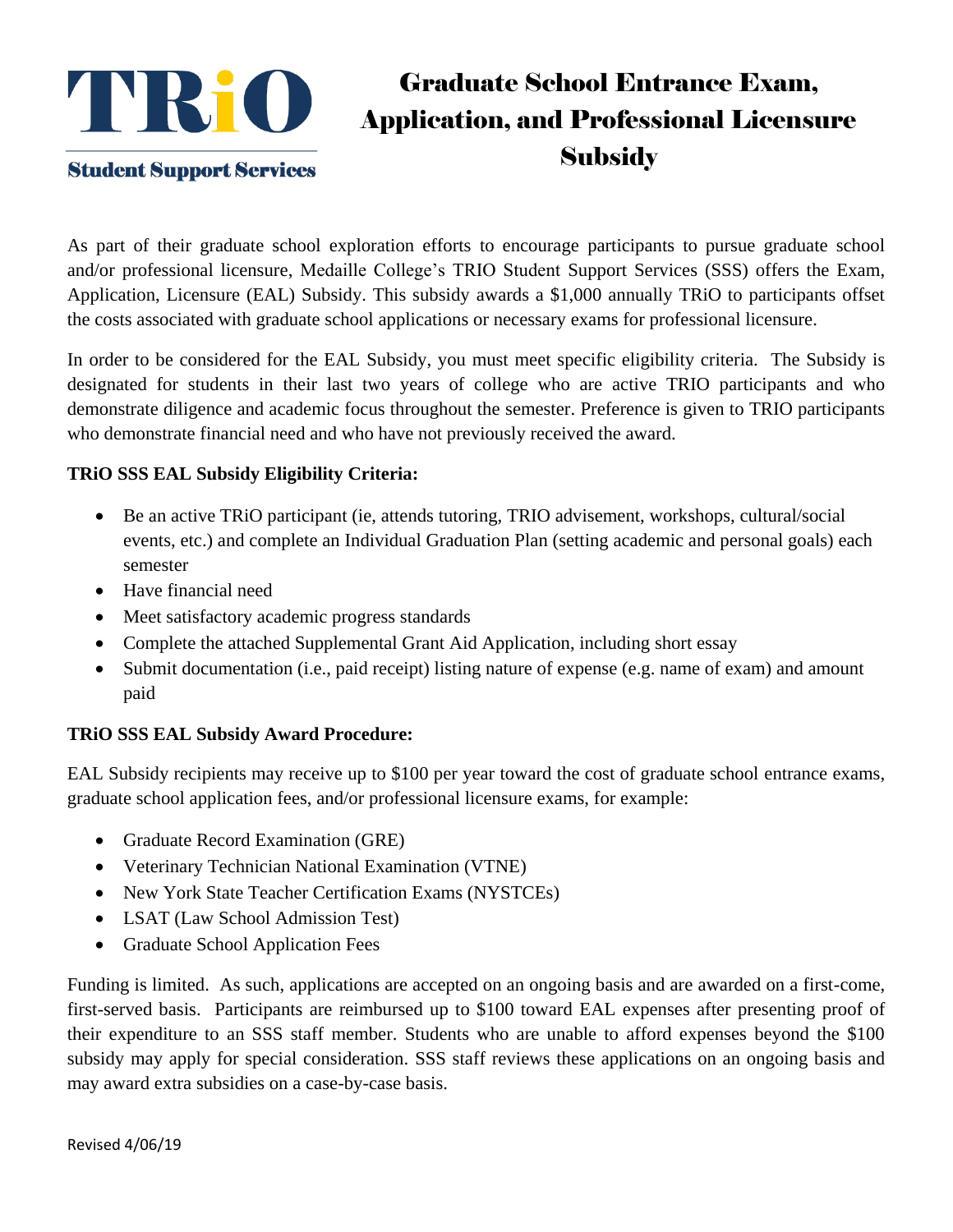

# **Exam, Application, Licensure Subsidy Application**

### General Information

| Name                                                                                                                               |        |                                                      |                       |                                          |  |  |
|------------------------------------------------------------------------------------------------------------------------------------|--------|------------------------------------------------------|-----------------------|------------------------------------------|--|--|
|                                                                                                                                    | Last   |                                                      | First                 | MI                                       |  |  |
| Address                                                                                                                            |        |                                                      |                       |                                          |  |  |
|                                                                                                                                    | Number | City, State                                          |                       | Zip                                      |  |  |
| Home Phone                                                                                                                         |        |                                                      | <b>E-Mail Address</b> |                                          |  |  |
|                                                                                                                                    |        |                                                      | Medaille ID#          |                                          |  |  |
| <b>Academic Information</b>                                                                                                        |        |                                                      |                       |                                          |  |  |
|                                                                                                                                    |        |                                                      |                       |                                          |  |  |
| <b>Current Cumulative GPA</b><br>First Semester Enrolled at Medaille College                                                       |        |                                                      |                       |                                          |  |  |
| Number of Credit Hours Completed<br><b>Anticipated Graduation Date</b>                                                             |        |                                                      |                       |                                          |  |  |
|                                                                                                                                    |        |                                                      |                       |                                          |  |  |
| Participation Information                                                                                                          |        |                                                      |                       |                                          |  |  |
| Which of the following TRiO activities or services have you accessed during your time at Medaille?<br>Please check all that apply: |        |                                                      |                       |                                          |  |  |
| Tutoring<br>❏                                                                                                                      | □      | Workshops                                            | □                     | Academic Coaching with TRIO staff        |  |  |
| Advising<br>⊔                                                                                                                      | □      | Peer Mentoring                                       | □                     | <b>Community Service/Cultural Events</b> |  |  |
| Computer Lab<br>Equipment/Textbook Loan<br><b>Individual Graduation Plan</b><br>❏<br>$\Box$<br>□                                   |        |                                                      |                       |                                          |  |  |
|                                                                                                                                    |        | Which of these have you found most valuable and why? |                       |                                          |  |  |

\_\_\_\_\_\_\_\_\_\_\_\_\_\_\_\_\_\_\_\_\_\_\_\_\_\_\_\_\_\_\_\_\_\_\_\_\_\_\_\_\_\_\_\_\_\_\_\_\_\_\_\_\_\_\_\_\_\_\_\_\_\_\_\_\_\_\_\_\_\_\_\_\_\_\_\_\_\_\_\_\_\_\_\_\_

\_\_\_\_\_\_\_\_\_\_\_\_\_\_\_\_\_\_\_\_\_\_\_\_\_\_\_\_\_\_\_\_\_\_\_\_\_\_\_\_\_\_\_\_\_\_\_\_\_\_\_\_\_\_\_\_\_\_\_\_\_\_\_\_\_\_\_\_\_\_\_\_\_\_\_\_\_\_\_\_\_\_\_\_\_